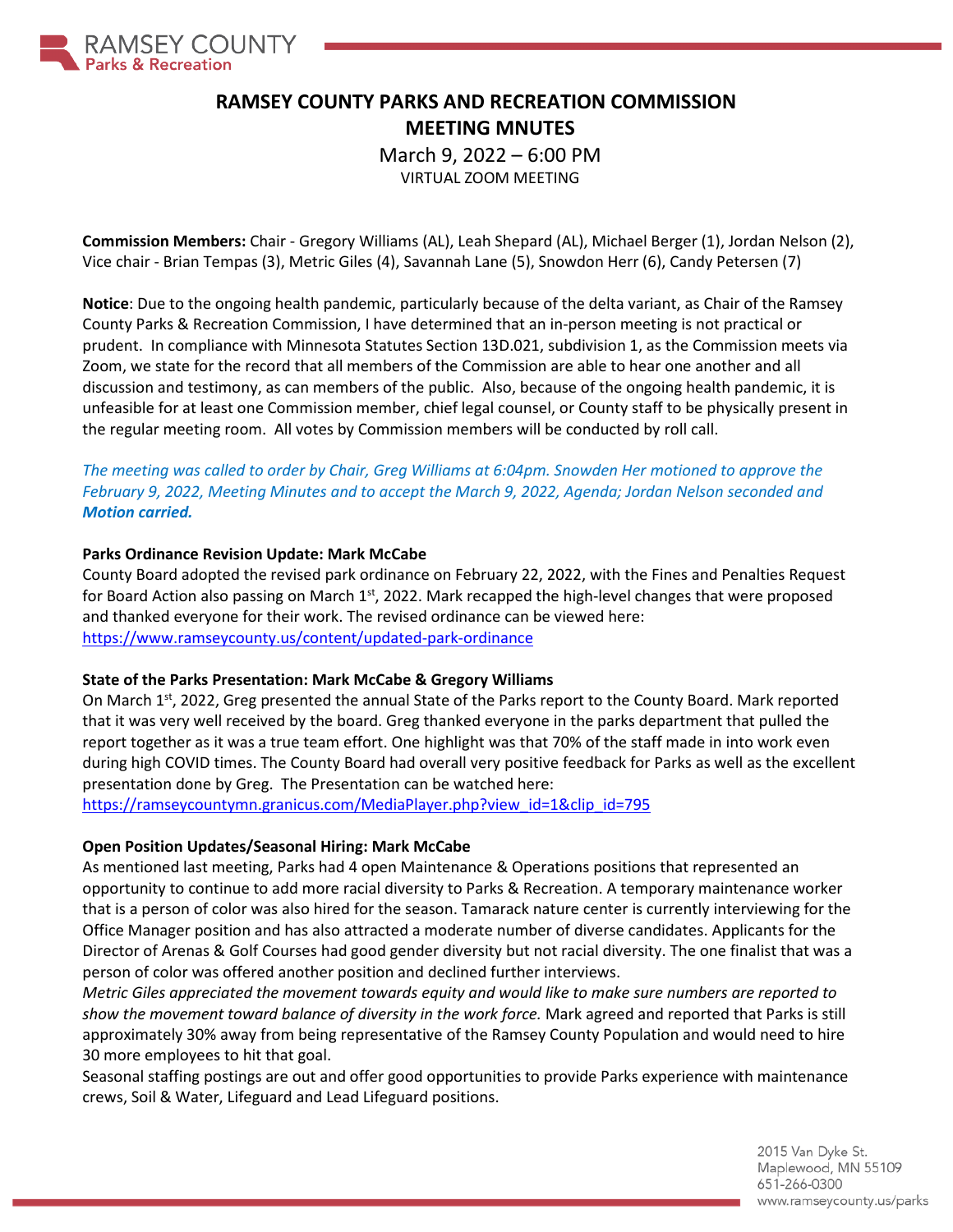RAMSEY COUNTY **Parks & Recreation** 

> *Greg asked for details on the temp worker that accepted since Greg was on the interview panel. (Calab) Greg also commented that the intent, focus and conversation around equity was unparalleled and yielded the best results. Leah Shepard asked for demographic changes over time across Ramsey County staffing and other methods and their results. Savannah Lane asked about if the reporting breaks out by roles. (yes) Brian Tempas asked if the interviews were virtual or in person. (Virtual due to mask mandate).*

**Work force statistics report: page 42** 

[https://ramseynet.us/sites/default/files/Strategic%20Team/Human%20Resouces/Workforce%20Statistics%20Y](https://ramseynet.us/sites/default/files/Strategic%20Team/Human%20Resouces/Workforce%20Statistics%20Year-End%202020%208.2.21%20v2.pdf) [ear-End%202020%208.2.21%20v2.pdf](https://ramseynet.us/sites/default/files/Strategic%20Team/Human%20Resouces/Workforce%20Statistics%20Year-End%202020%208.2.21%20v2.pdf)

### **2021 Performance Measures: Page 9**

[https://ramseynet.us/sites/default/files/Strategic%20Team/Policy%20%26%20Planning/2020.08.01-](https://ramseynet.us/sites/default/files/Strategic%20Team/Policy%20%26%20Planning/2020.08.01-Collated%20EGCI%20Performance%20Measures%20Forms.pdf) [Collated%20EGCI%20Performance%20Measures%20Forms.pdf](https://ramseynet.us/sites/default/files/Strategic%20Team/Policy%20%26%20Planning/2020.08.01-Collated%20EGCI%20Performance%20Measures%20Forms.pdf)

Recent consolidations in Fleet, HR and Finance has made comparisons a bit more challenging.

## **Racial Equity Work: West Side Community Engagement Meeting Update**

On March 8, 2022, Parks was in attendance at a WSCO (West Side Community Organization) meeting. There was a wide range of ages of community members and Parks was able to review the different scenarios for the West Side Arena. The main theme seemed to be a desire to have more access to the facility with open/free skate, off season use for farmers market and community events. *Leah felt that it was also well received but the jam board was not that well used and is looking forward to seeing the results.* Mike Goodnature reported that many people were not even aware what the building is used for.

## **Parks Commission Open Applications: Angie Marlette**

Currently District 3 is the only position open for appointment. It will be posted in April with an appointment in May since the position expires in June. Please email if you need a reminder of when your appointment expires.

## **Natural Resource Manager Update: Mike Goodnature**

- Conservation Corps Update 2021 Review and 2022 Forecast
	- $\circ$  Four-person crew for summer 2022 with funding from Parks & Trail Legacy fund<br>  $\bullet$  Generally, the crews are just graduating high school and are recruited the
		- Generally, the crews are just graduating high school and are recruited through the schools
	- o Will be assisting with projects from Tamarack nature center to buckthorn removal, spring burns and planting projects
- Winter Tree Removal and Associated Restoration Projects
	- o While Ramsey County is small there is over 6500 acres of natural parkland with the majority of restoration work that is funded through DNR grants
	- $\circ$  Battle Creek Tree removal has generated some public concern however the trees removed are not native or appropriate for Oak Savannah or native prairie
		- Mike explained the history of the site and historical evidence pointing towards this type of restoration
- Ash Tree Replacement Program was drafted and not that funding has been secured with the Tree Trust the first 400 ash trees have been replaced with another 400 left.

## **Soil & Water Conservation Work Plans: Ann White Eagle**

• Well Sealing Grant: ¼ revenue of Soil & Water is from grants such as the Well Sealing grant from the Clean Water Fund. It was the most successful of the state due to the number of unsealed wells in the county. Any areas that rely on ground water for drinking water, need to have wells sealed to prevent contamination.